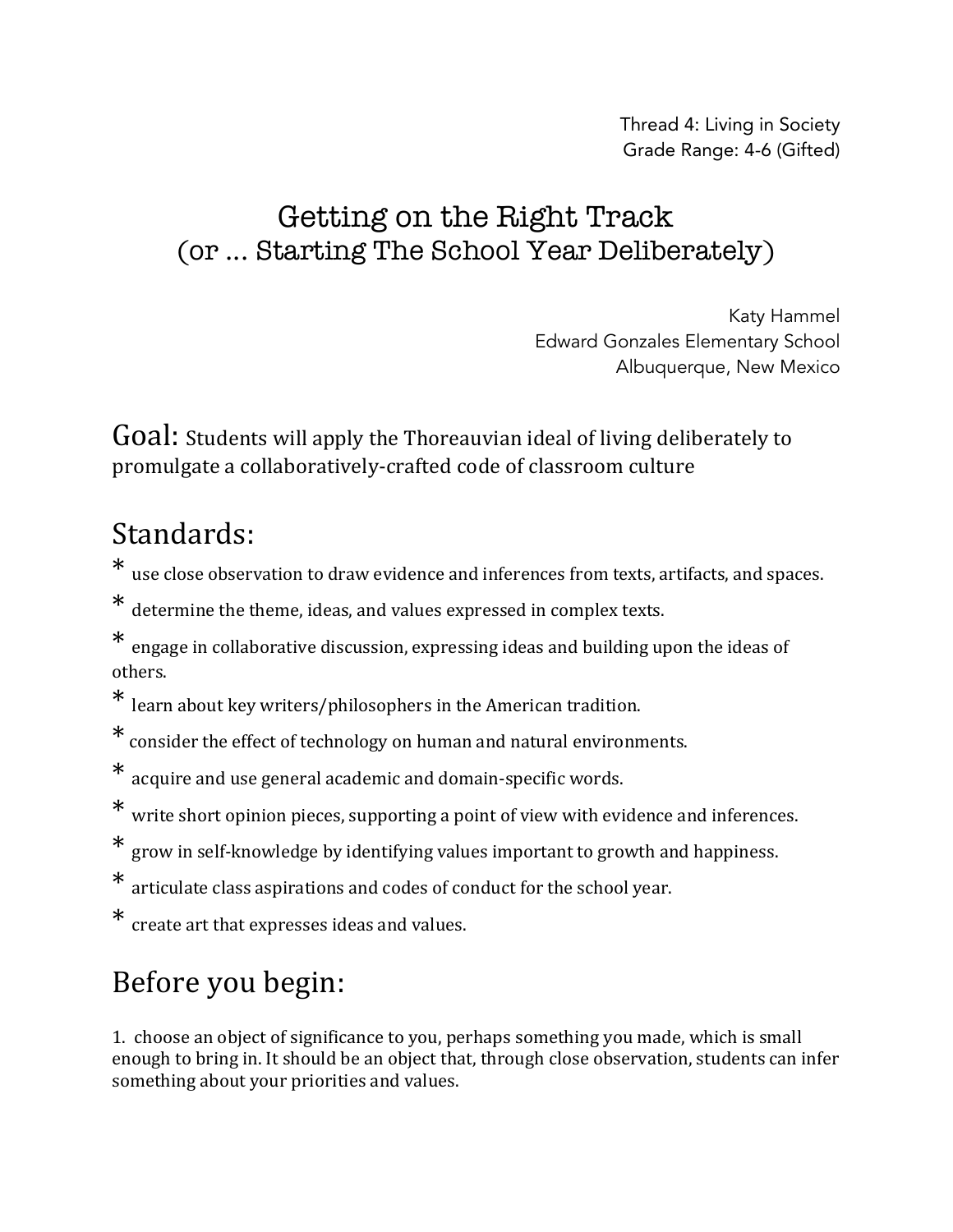2. collect smooth river rocks of various sizes and a large cardboard tray (like the base of an appliance box) as a base for rock displays

3. arrange your classroom in a way that expresses your priorities. Does your arrangement suggest that group work is important? technology? autonomy? organization? reading? humor? nature? Write these 3 questions on your board: "What does this room tell you about our school? What does this room tell you about what we're going to be doing here this year? What does this room tell you about how I want you to act when you're in this space?"

4. arrange a place to meet with students that is not your classroom. Try to make sure students cannot access your classroom ahead of time.

5. other supplies to gather:

- timer
- chalk
- student writing supplies
- collaborative writing tools (flipchart, Promethean board, or whiteboard ...)
- 20-gauge wire (about \$5 per roll at Home Depot, 1 roll per full-sized class),
	- $(cut into 4'-5'$  lengths, can be cut with regular scissors)
- squares of styrofoam, one per student





6. copy the reading passages (Attachments begin on page  $10$ )

7. key words below are in all caps: feel free to use them as vocabulary words

8. you will need internet access and projector to show videos and photos

9. assessment: assessable products in this short unit include oral Q&A with teacher, writing, and two works of sculpture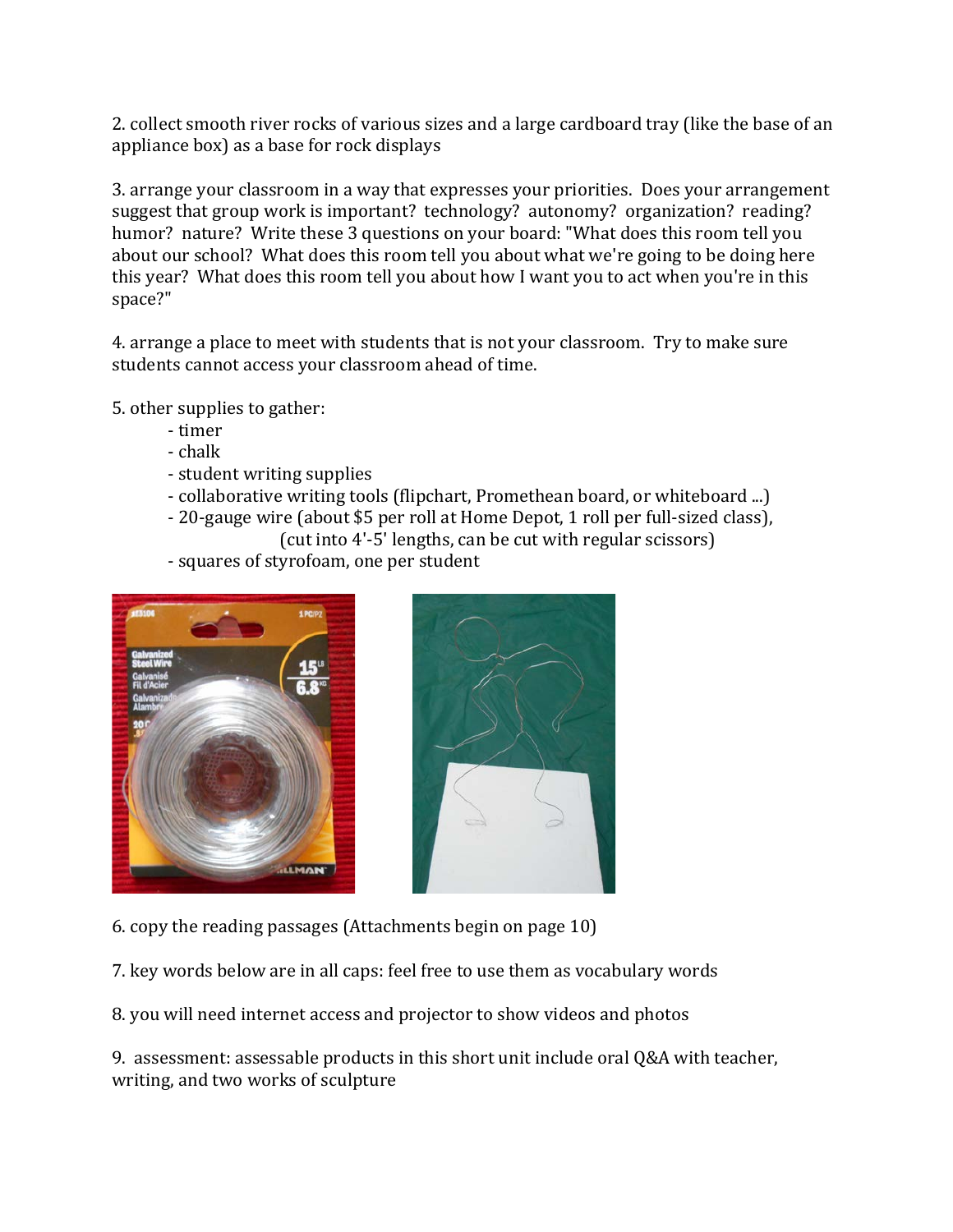## PART I: Tracks and Traces

**Objective:** Students will study objects and spaces to ascertain human values and then make a work of art exemplifying one of the values.

| Students will                                                              | Teacher will                                                                                                            |
|----------------------------------------------------------------------------|-------------------------------------------------------------------------------------------------------------------------|
| sit in a circle in a space that is not the<br>classroom                    | pose question: "if someone who lived long<br>ago didn't write about themselves, how<br>could we get to know them?"      |
| turn and talk to discuss questions posed by<br>the teacher with a neighbor | invite students to turn to a neighbor in<br>dyads or triads and discuss, with a timer set<br>at around 2 minutes        |
| share ideas out with the whole group                                       | invite students to share ideas                                                                                          |
| look closely at the key object from teacher's                              | show students the key object from your life;                                                                            |
| life                                                                       | allow students to come closer if needed                                                                                 |
| share ideas, pointing to specific aspects of                               | pose questions: "what can you tell about me                                                                             |
| the object to support the ideas                                            | from this object?" "what do you KNOW and<br>what can you INFER?" "what is it about the<br>ARTIFACT makes you say that?" |

| Students will                             | Teacher will                                  |
|-------------------------------------------|-----------------------------------------------|
| take writing tools into classroom         | pass out writing tools and give directions:   |
|                                           | "you just read an object by looking very      |
|                                           | closely at it. Now we're going to read a      |
|                                           | whole space. I think you're ready to enter    |
|                                           | the classroom. We're going to enter silently. |
|                                           | Without any talking, I want you to explore    |
|                                           | the space and then write about it, answering  |
|                                           | these 3 questions: 'What does this room tell  |
|                                           | you about our school? What does this room     |
|                                           | tell you about what we're going to be doing   |
|                                           | here this year? What does this room tell you  |
|                                           | about how I want you to act when you're in    |
|                                           | this space?' You will have 10 minutes for     |
|                                           | the silent exploring and the silent writing.  |
|                                           | The 3 questions are on the board in case you  |
|                                           | forget them. Are you ready?"                  |
| silently explore and find a spot to write | set timer for 10 minutes of silent exploring  |
|                                           | and writing                                   |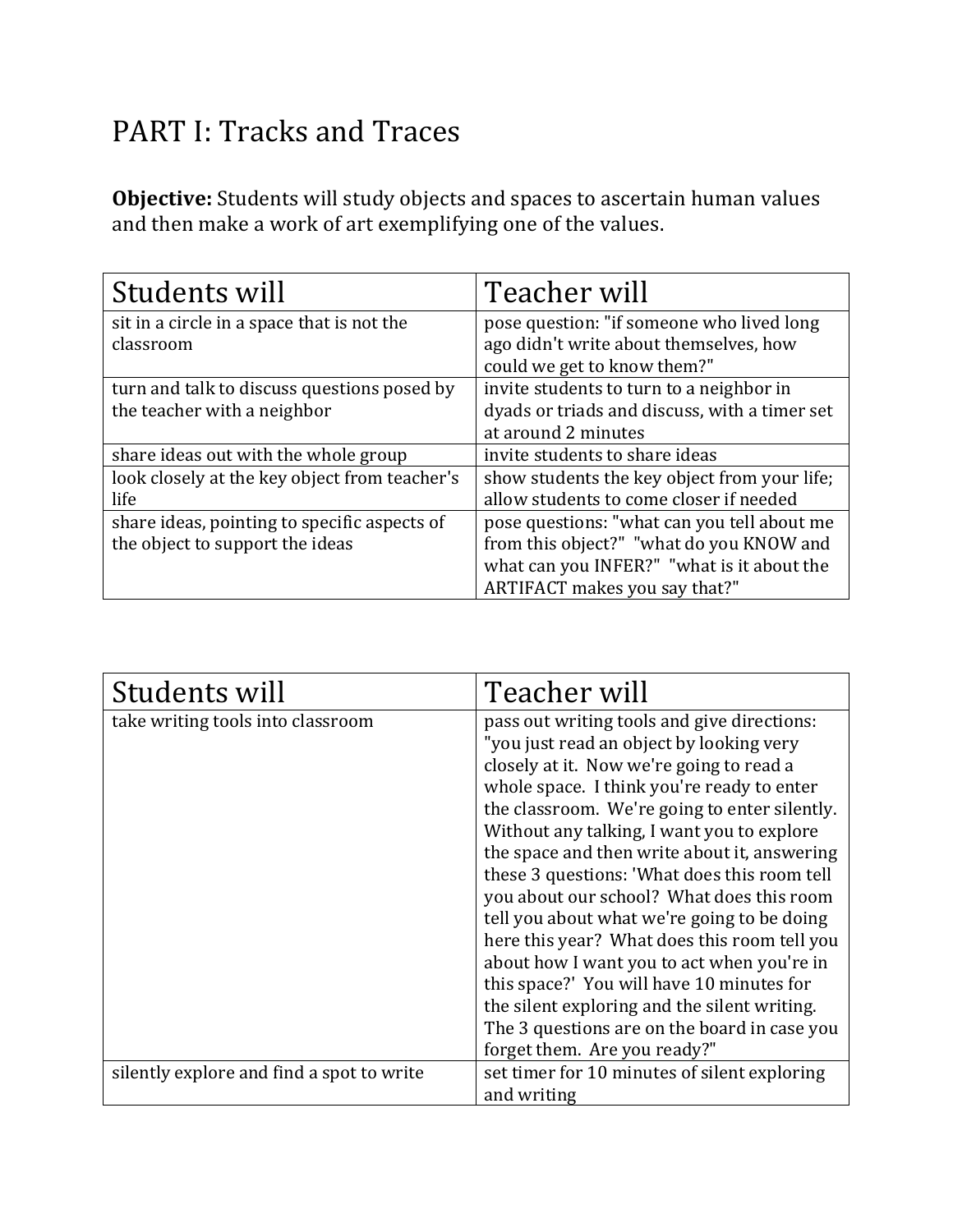| share ideas, pointing to specific aspects of<br>the room to support the ideas | gather group back together; invite students<br>to share their observations; appreciate<br>inferences, appreciate different inferences<br>from same evidence                                                                                                                                                                                                                                                                                     |
|-------------------------------------------------------------------------------|-------------------------------------------------------------------------------------------------------------------------------------------------------------------------------------------------------------------------------------------------------------------------------------------------------------------------------------------------------------------------------------------------------------------------------------------------|
| save document, or label notebook with<br>student name                         | make a chart with four columns labeled<br>NOUNS, VERBS, ADVERBS, ADJECTIVES. As<br>students share their observations, catalog<br>the key words they say in the appropriate<br>column. This way students see the correct<br>spelling of the words they use  For<br>example, if a student says "I can tell you<br>want us to read books quietly in this room"<br>you write "read" under VERBS, "books"<br>under NOUNS and "quietly" under ADVERBS |

| Students will                                                                                                  | Teacher will                                                                                                                                                                                                                                                                                                                                                                                                                         |
|----------------------------------------------------------------------------------------------------------------|--------------------------------------------------------------------------------------------------------------------------------------------------------------------------------------------------------------------------------------------------------------------------------------------------------------------------------------------------------------------------------------------------------------------------------------|
| make suggestions to edit the list to eliminate<br>overlap and hone the list of words to the<br>most meaningful | pose question: "we have collected a lot of<br>words! I want you to pretend that you're<br>describing what is most important about<br>this place to someone who is not here.<br>Which words are the most important?"                                                                                                                                                                                                                  |
|                                                                                                                | erase redundant or less meaningful words<br>to distil the word collector to the most<br>significant words                                                                                                                                                                                                                                                                                                                            |
| define, discuss, and distinguish the values                                                                    | "These are the key words we have decided<br>are the most important. They probably<br>connect with the VALUES I hold most dear<br>as a teacher, that are most important to you<br>as students. I'm going to show you a list of<br>possible values. Let's see if we can agree<br>which 4 or 5 values are most strongly<br>connected with the evidence you see in this<br>room." Project or pass out the LIST OF<br><b>VALUES</b> below |
| come to consensus on the 4 or 5 values that<br>are most suggested by the evidence in the<br>room               | record the 4 or 5 key values along with the<br>key words                                                                                                                                                                                                                                                                                                                                                                             |
| solo writing time to use the key words and<br>values to write sentences beginning: "In this<br>room we "       | Write on the board: "In this room we "<br>"Now I'm going to set the timer to 5 minutes<br>and I want you to work alone to write a few<br>sentences that put some of these key words<br>and values together. Start your sentences<br>with "In this room we " (Give an example<br>if students need it, like "In this room we will                                                                                                      |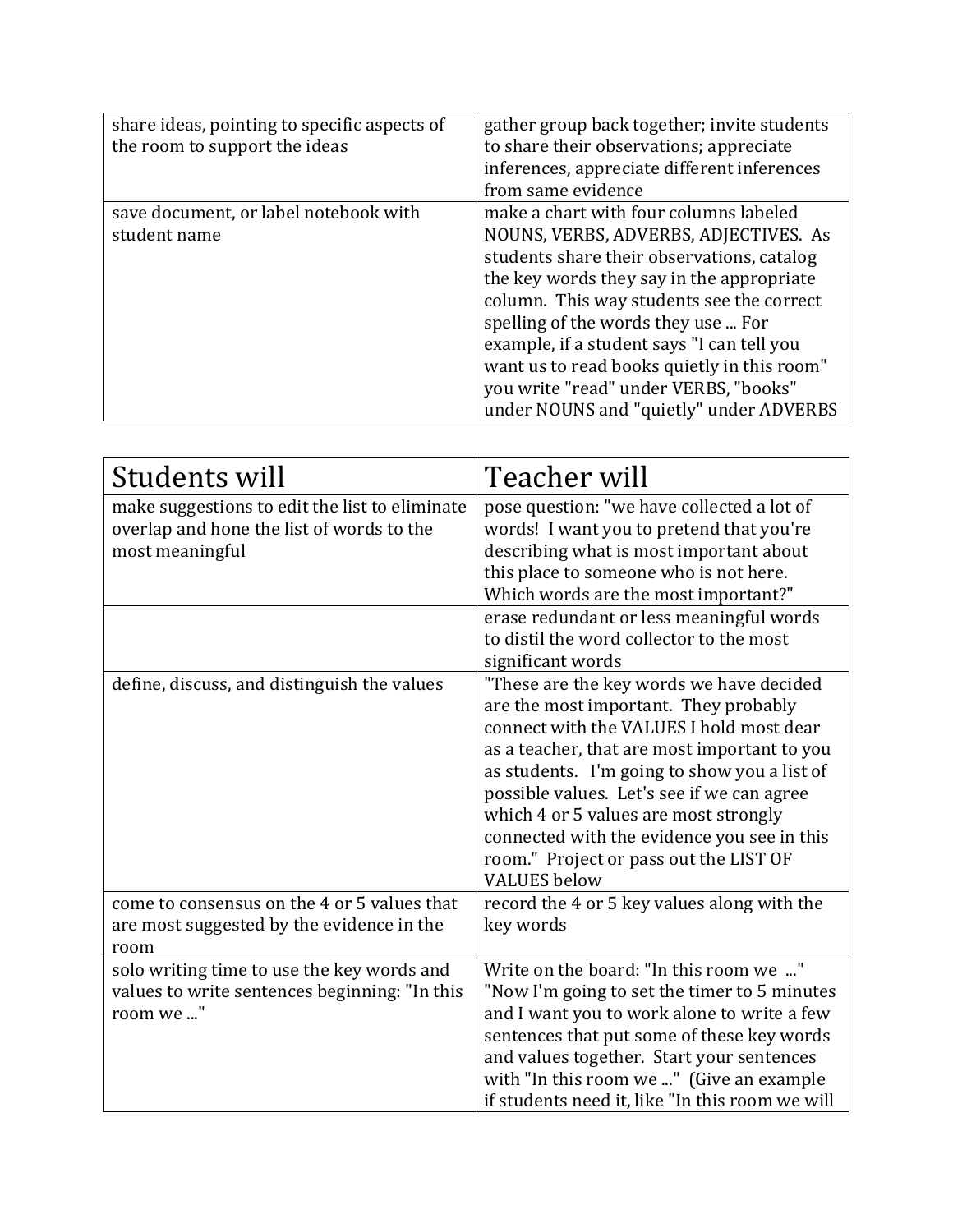|                                           | make BEAUTIFUL art and show<br>COMPASSION and CITIZENSHIP by putting<br>art supplies back where they belong.") Set<br>timer for 5 minutes. |
|-------------------------------------------|--------------------------------------------------------------------------------------------------------------------------------------------|
| share ideas by reading sentences out loud | listen for student reaction to sentences;<br>write on the board/flipchart the sentences<br>that the class likes the best                   |

### LIST OF POSSIBLE CLASSROOM VALUES

| Achievement     |
|-----------------|
| Adventure       |
| Autonomy        |
| Beauty          |
| <b>Boldness</b> |
| Compassion      |
| Challenge       |
| Citizenship     |
| Community       |
| Competency      |
| Contribution    |
| Creativity      |
| Curiosity       |
| Determination   |
|                 |

Fairness Openness<br>Friendships Optimism Friendships Autonomy Fun Fun Peace Growth Pleasure Happiness Recognition<br>Honesty Respect Honesty Humor Responsibility Kindness Security<br>Knowledge Self-Resp Leadership Self-Expression Learning Service Love Success Meaningful Work Wisdom

Self-Respect Loyalty Trustworthiness

| Students will                                  | Teacher will                                |
|------------------------------------------------|---------------------------------------------|
| students get up and get art supplies           | distribute 1 length of wire and 1 chunk of  |
|                                                | styrofoam to each student                   |
| students fold their wire in half; at the fold  | model your sample art (or photo of mine).   |
| twist an oval about the size of a quarter      | "Now you're going to make a wire sculpture  |
| for the head; then shape and pose the rest     | of you doing something in this room. See if |
| of the body, leaving the ends stuck out at the | you can depict one of our chosen values in  |
| bottom to pierce into the styrofoam stand --   | how your shape your figure." allow 20       |
| (arms need about 3.5 times the size of the     | minutes for students to make the sculpture; |
| head)                                          | play music in the classroom during art work |
|                                                | time                                        |
| students explain to teacher how the pose       | teacher circulates to help and admire       |
| they have chosen exemplifies one of the        |                                             |
| activities and values                          |                                             |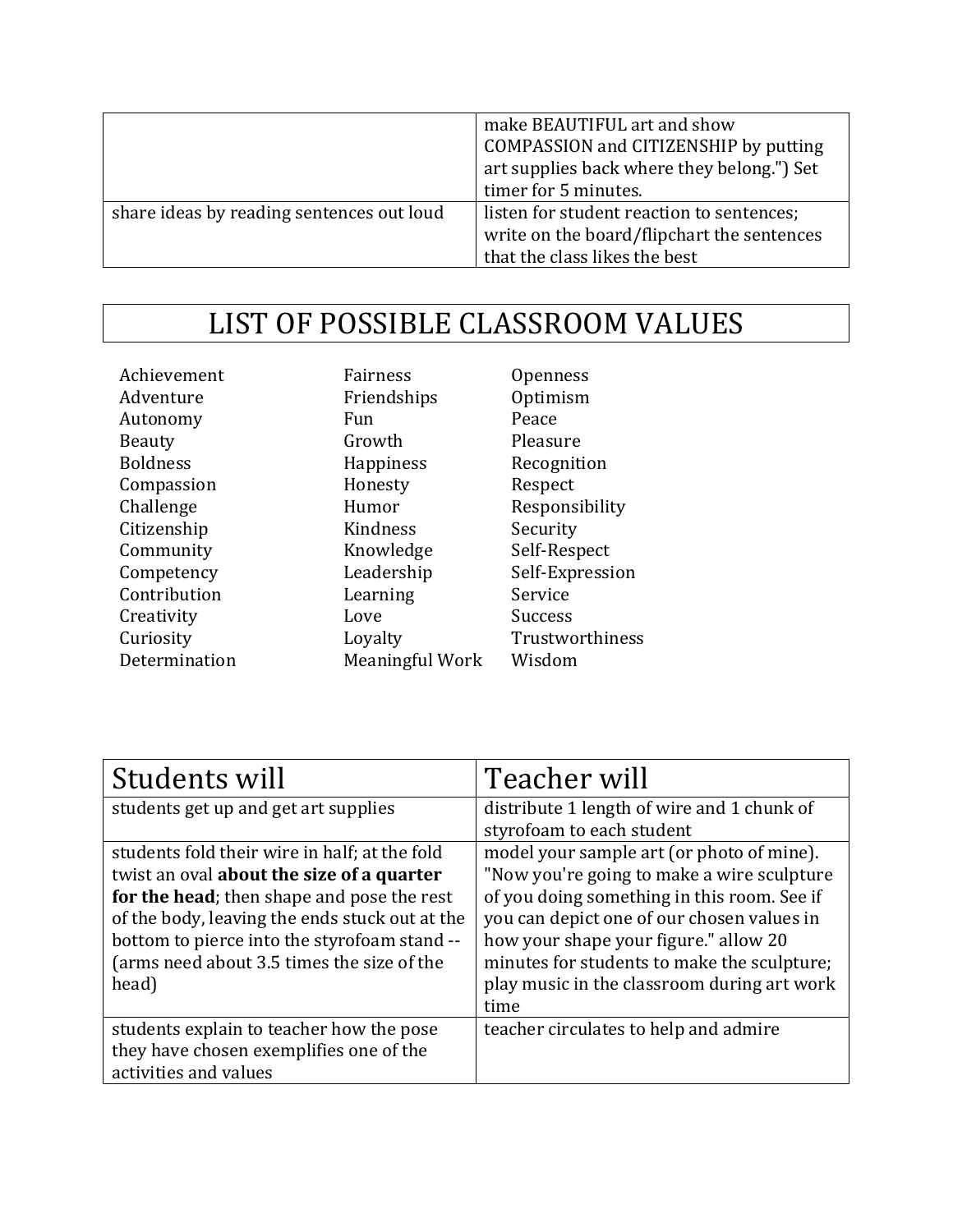# PART II: TRACKS AND TRAINS

Objective: Students will use literature and images of trains to reflect on the pace and direction of our work at school.

| Students will                               | Teacher will                                                                         |
|---------------------------------------------|--------------------------------------------------------------------------------------|
| look at pictures of peaceful Walden Pond    | describe Henry David Thoreau's decision to                                           |
| and the site of Henry's house               | move to the small house at Walden Pond to<br>live simply and deliberately and finish |
|                                             | writing the book about his river trip with his                                       |
|                                             | brother; he started another book while he                                            |
|                                             | lived there about his time at the pond.                                              |
| look at pictures of train rushing by Walden | Cars and planes hadn't been invented yet,                                            |
| Pond                                        | but trains and train tracks were spreading                                           |
|                                             | across the country. The Fitchburg Line,                                              |
|                                             | along Walden Pond, just started running in<br>1844, just one year before Henry moved |
|                                             | there, and the Transcontinental Railroad                                             |
|                                             | finally linked our country from coast to                                             |
|                                             | coast in 1869                                                                        |
| discuss either with partners and share out, | Questions for discussion:                                                            |
| or with whole group                         | What do you think was in those railcars?                                             |
| listen to sounds of Walden Pond without     | Questions for discussion: What do you think                                          |
| train, then with train                      | Walden Pond sounded like when no trains                                              |
|                                             | were going by? When trains were going by?                                            |
|                                             | (younger students can act sound the sounds                                           |
|                                             | of wind blowing and birds chirping and then<br>the sounds of the train) PLAY VIDEOS: |
|                                             |                                                                                      |

### Peaceful Walden Pond

(if link doesn't work, type in URL: https://youtu.be/1GWlqICss0Y)

#### **Train Rushing By Walden Pond**

(or enter URL: https://youtu.be/Y6-OZbPs1O8)

#### Commuter Train at Walden Pond

(or enter URL: https://youtu.be/bQX4P2lcueU)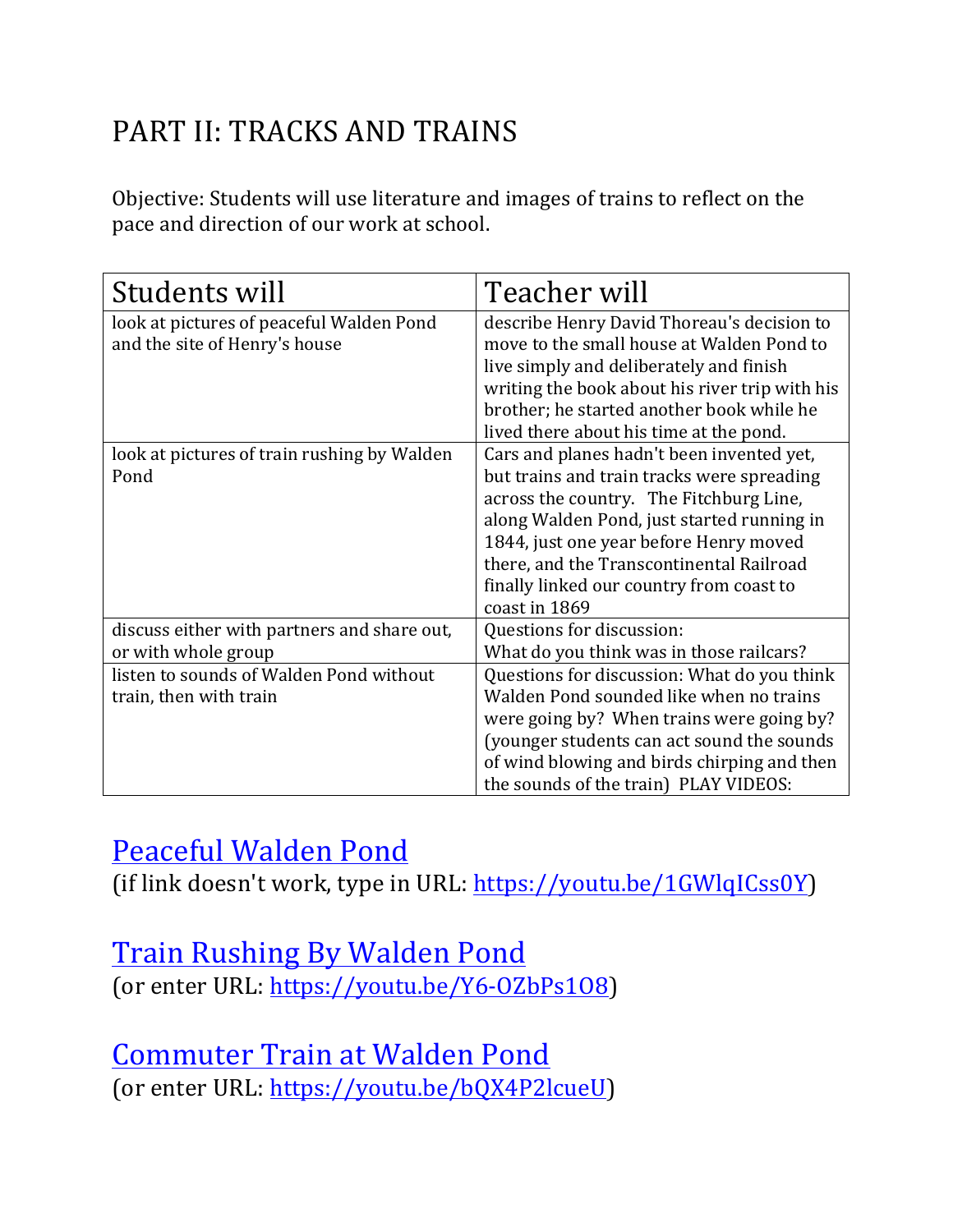| Students will                       | Teacher will                                    |
|-------------------------------------|-------------------------------------------------|
| read Walden excerpt about the train | Pass out copies of Walden excerpt or project    |
|                                     | for reading: "Here's what Henry David           |
|                                     | Thoreau wrote about the train"                  |
|                                     | read as your students are able -- perhaps       |
|                                     | first reading is by teacher and then students   |
|                                     | are assigned numbered paragraphs to read        |
|                                     | Questions for discussion:                       |
|                                     | According to what he wrote in Walden, what      |
|                                     | did Thoreau like about the train? What did      |
|                                     | he admire about the train? What did he          |
|                                     | dislike or resent about the train? Were the     |
|                                     | trains interruptions or company?                |
|                                     | More questions for discussion:                  |
|                                     | What was the life of society like before the    |
|                                     | trains? How did trains change the pace of       |
|                                     | life? Were the trains pressing people to        |
|                                     | work faster, stay on track, coordinate their    |
|                                     | schedules? How did people get places on         |
|                                     | time before the trains?                         |
|                                     | What do you think it was like to ride the       |
|                                     | train? And see parts of the country you had     |
|                                     | never seen before?                              |
| read Night Journey                  | Pass out copies of, or project for reading, the |
|                                     | Roethke poem Night Journey                      |

| Students will                              | Teacher will                                 |
|--------------------------------------------|----------------------------------------------|
| discuss either with partners and share out | More questions for discussion: who decides   |
| or whole group                             | how fast the trains go? who decides how      |
|                                            | fast cars can go on the roads?               |
|                                            | Who decides how fast we work at school?      |
|                                            | How fast we are allowed to walk down the     |
|                                            | hall? What do you do when you want to        |
|                                            | work faster or slower than other people? Is  |
|                                            | it easy to change the pace?                  |
|                                            | Who decides where the trains go? Trains      |
|                                            | can only go where the tracks are -- who lays |
|                                            | the tracks?                                  |
| revise "In this room we " sentences to     | "Let's revisit the sentences we wrote to     |
| include new understandings of the pace and | include some of these ideas of who sets the  |
| direction of classwork                     | pace and direction for our class"            |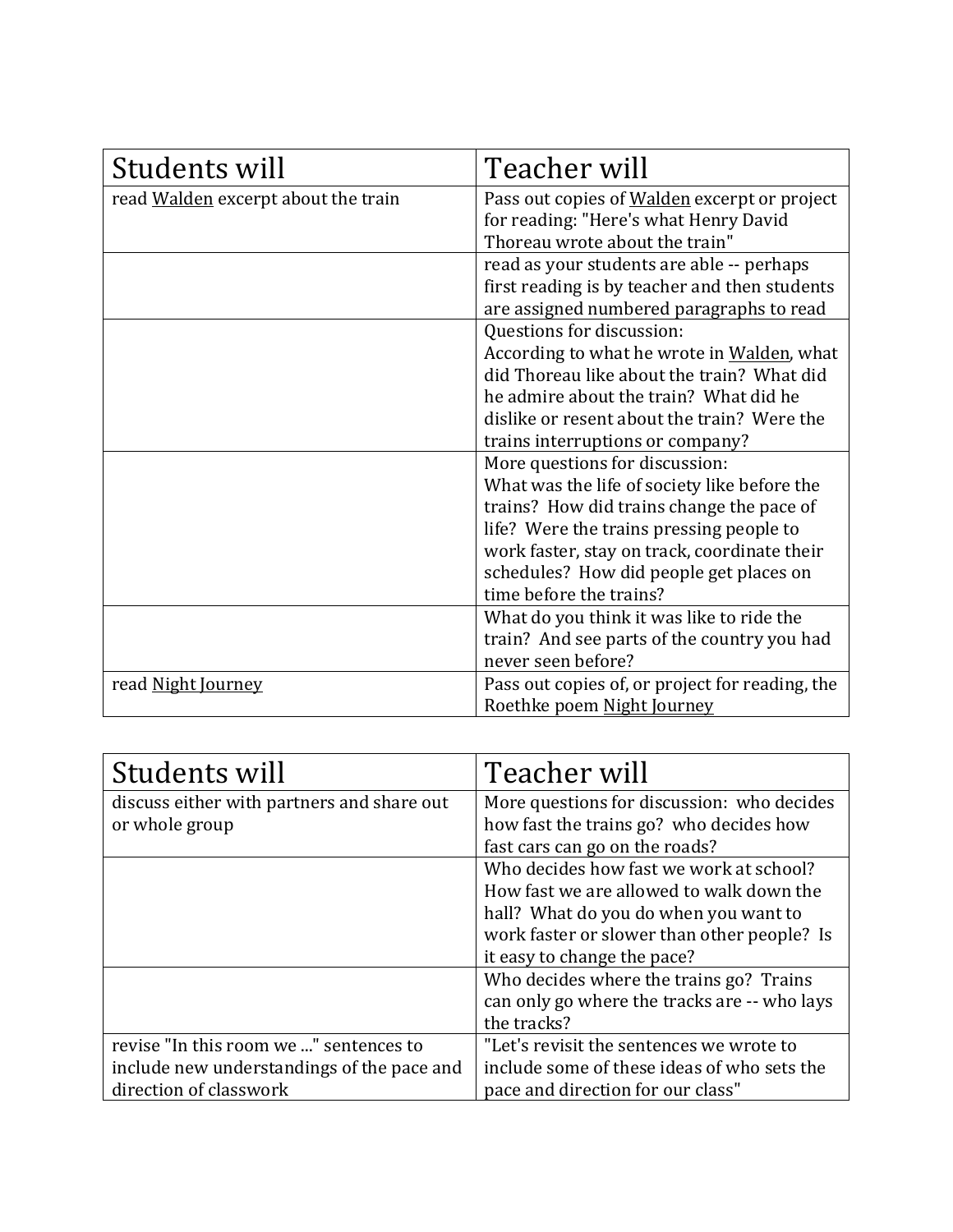| Students will                              | Teacher will                                                                      |
|--------------------------------------------|-----------------------------------------------------------------------------------|
| read short Walden quote and Emerson        | in America, we have a fine tradition of                                           |
| quote                                      | wanting to think our own thoughts. Read                                           |
|                                            | Thoreau and Emerson quotes. Thoreau and                                           |
|                                            | Emerson were friends.                                                             |
| discuss either with partners and share out | Question for discussion: What do these two                                        |
| or whole group                             | quotes have in common? When Henry                                                 |
|                                            | wrote "Keep on your own track, then?" what                                        |
|                                            | is he comparing? He is comparing making                                           |
|                                            | your own choices with railroad tracks! He is                                      |
|                                            | saying you have to be in charge of sending                                        |
|                                            | your mind where you want it to go. He is                                          |
|                                            | using a METAPHOR comparing your choices                                           |
|                                            | with railroad tracks.                                                             |
|                                            | Questions for discussion: If trains are                                           |
|                                            | thoughts  do you have time at school to                                           |
|                                            | follow your TRAIN OF THOUGHT? How do                                              |
|                                            | you know when your thinking is ON TRACK?                                          |
| reflective writing                         | Who lays the tracks of your thinking?<br>Possible writing prompts: What do you do |
|                                            | when other people aren't interested in the                                        |
|                                            | same things as you? What are you                                                  |
|                                            | interested in doing and thinking about?                                           |
|                                            | What do you do when you want more time                                            |
|                                            | to think about something or do something                                          |
|                                            | than the teacher allows?                                                          |

| Students will                                | Teacher will                                                                                                                                                                                   |
|----------------------------------------------|------------------------------------------------------------------------------------------------------------------------------------------------------------------------------------------------|
| turn notebooks in for teacher response       | write a thoughtful comment back in<br>response to student reflection, making a<br>connection if possible between what the<br>student wrote and one of the selected<br>VALUES for the classroom |
| reflect and edit classroom code if necessary | for next day, distill "In this class we "<br>sentences into a classroom code to post in<br>the room                                                                                            |